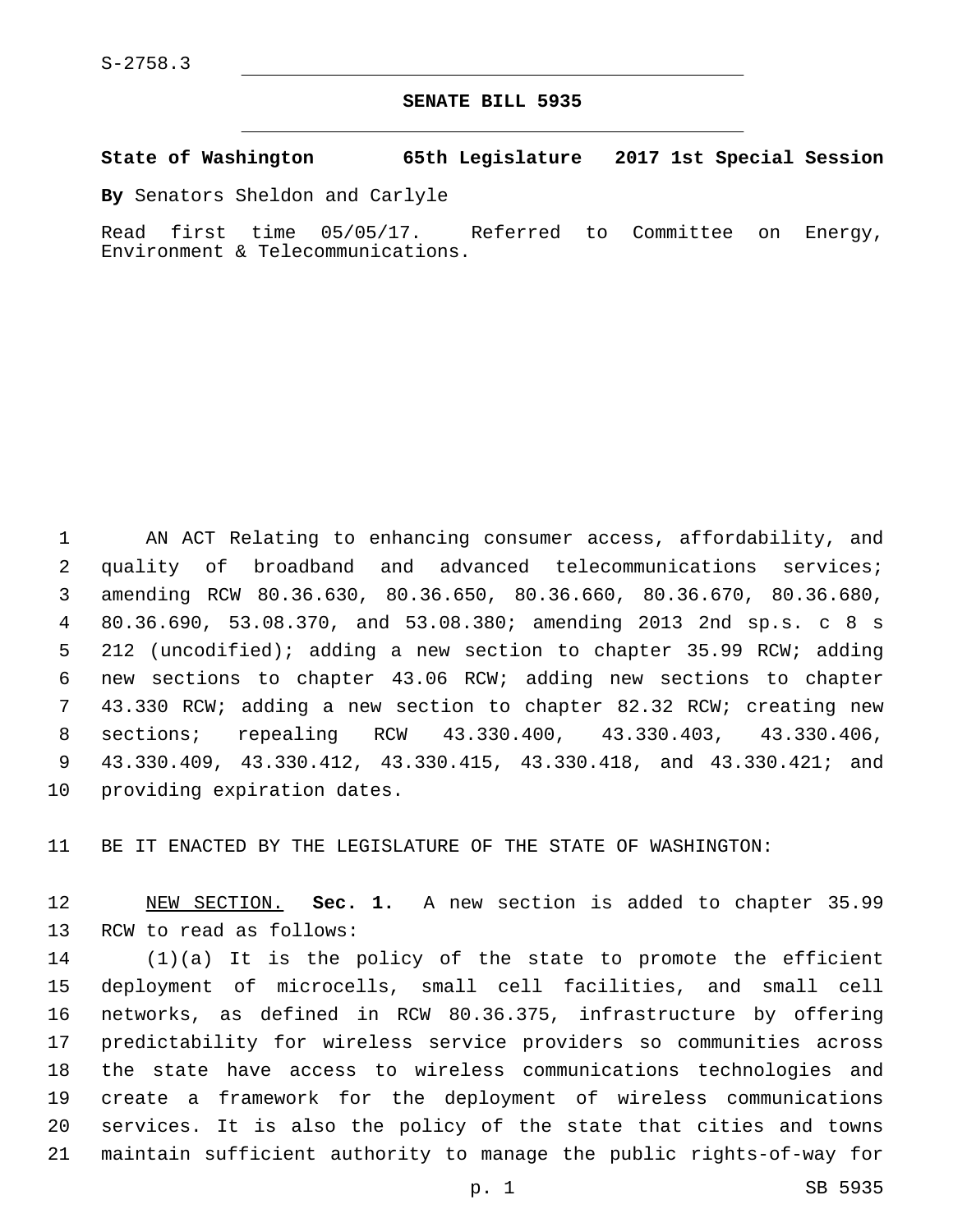the health, safety, and welfare of their citizens and the general 2 public.

 (b) It is the intent of the legislature that cities and towns may require personal wireless service providers seeking to deploy microcells, small cell facilities, or small cell network infrastructure to obtain a master permit under RCW 35.99.030. Additionally, a city or town may require a wireless service provider to obtain a use permit to enter and use the specified right-of-way for the purpose of installing, maintaining, repairing, or removing 10 identified small cell network facilities.

 (c) The legislature intends to expedite the issuance of master permits and use permits, as provided under (b) of this subsection, by: Exempting microcells, small cell facilities, and small cell network infrastructure from general land use requirements; and requiring cities and towns to adopt small cell network-specific ordinances with design standards. The legislature intends for these design standards to provide the public and personal wireless service 18 providers with greater predictability.

 (2) Except as provided for in subsection (10) of this section, within nine months of the effective date of this section, cities and towns with a population greater than twenty thousand, and within twelve months of the effective date of this section, cities and towns with a population of five thousand to twenty thousand, shall enact a small cell facility deployment ordinance establishing a process for issuing master permits for microcells, small cell facilities, and 26 small cell networks under this chapter.

 (3)(a) A city or town with an adopted small cell facility deployment ordinance may not require a wireless service provider proposing to site a microcell, small cell facility, or small cell network infrastructure exclusively on existing poles or structures to apply for a conditional use permit, or other general land use permit or approval, unless the proposal: Would require a new pole; is outside the scope of any approved master permit; or does not meet the 34 established design standards.

 (b) A city or town may require a small cell facility proposed to be located on one or more new poles to obtain a conditional use permit or such other general land use permit or approval as the city 38 or town determines is appropriate.

 (4) A small cell facility deployment ordinance must outline the standards that personal wireless service providers are required to

p. 2 SB 5935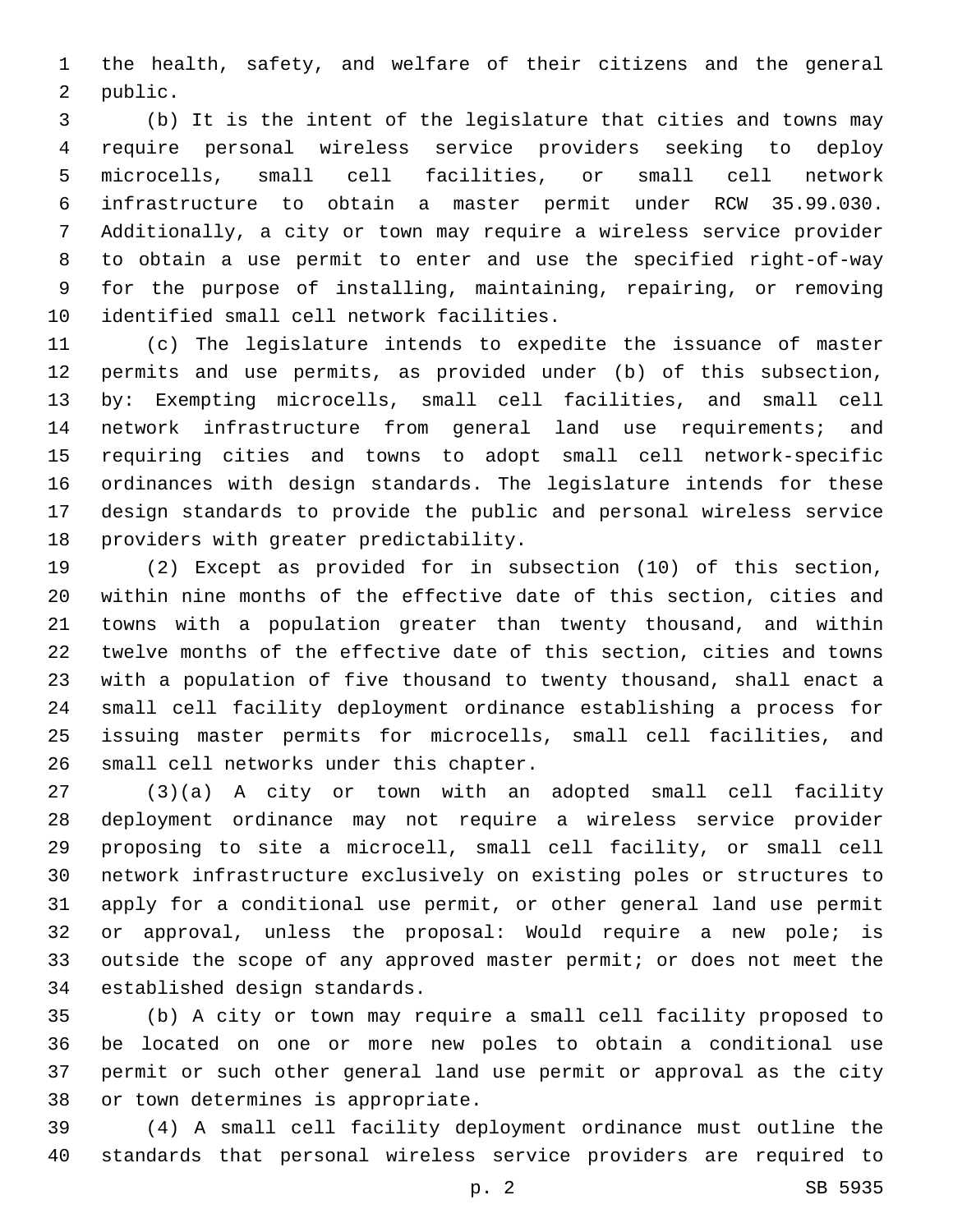follow in seeking a master permit to deploy microcells, small cell facilities, and small cell networks as defined in RCW 80.36.375.

 (5) The ordinance must treat service providers in a competitively 4 neutral and nondiscriminatory manner.

 (6) The ordinance may provide design standards applicable to any master permit issued under RCW 35.99.030 for a microcell, small cell facility, or small cell network, subject to the following:

(a) Design standards must be feasible, reasonable, and objective.

 (b) Design standards must be nondiscriminatory, consistent with 10 47 U.S.C. Sec. 253(c).

 (c) The small cell facility ordinance may include pictorial 12 representation of the adopted design standards.

 (7) The ordinance must identify any additional public hearings or meetings required prior to the approval of a master permit.

 (8) The ordinance must include a fee schedule outlining master 16 permit and use permit fees. The fee schedule:

 (a) Must allow the city or town to recover at least the actual costs of processing master permits and use permits;

 (b) May allow the city or town to recover at least the actual costs associated with the development of the small cell facility deployment ordinance amortized over the first five years following adoption of the ordinance;

 (c) May allow a permit applicant to pay an additional fee for expedited permit processing if the city has deployed such a process. This provision is not intended to require jurisdictions to create an expedited permitting process when one does not already exist;

 (d) May require the permit applicant to pay fair market rent or compensation if the master permit proposes to deploy microcells, small cell facilities, or small cell networks on city or town-owned 30 poles.

 (9) A small cell facility deployment ordinance may include the following provisions, at the discretion of the city or town: Standards for the installation of microcells, small cell facilities, and small cell networks, as defined in RCW 80.36.375, on city or town-owned structures located outside of the right-of-way. The standards may include requirements for fair market rent, other compensation, and other terms and conditions for these installations.

 (10) A city or town that, as of the effective date of this section, has previously adopted an ordinance governing the siting of small cell network infrastructure is not required to adopt a small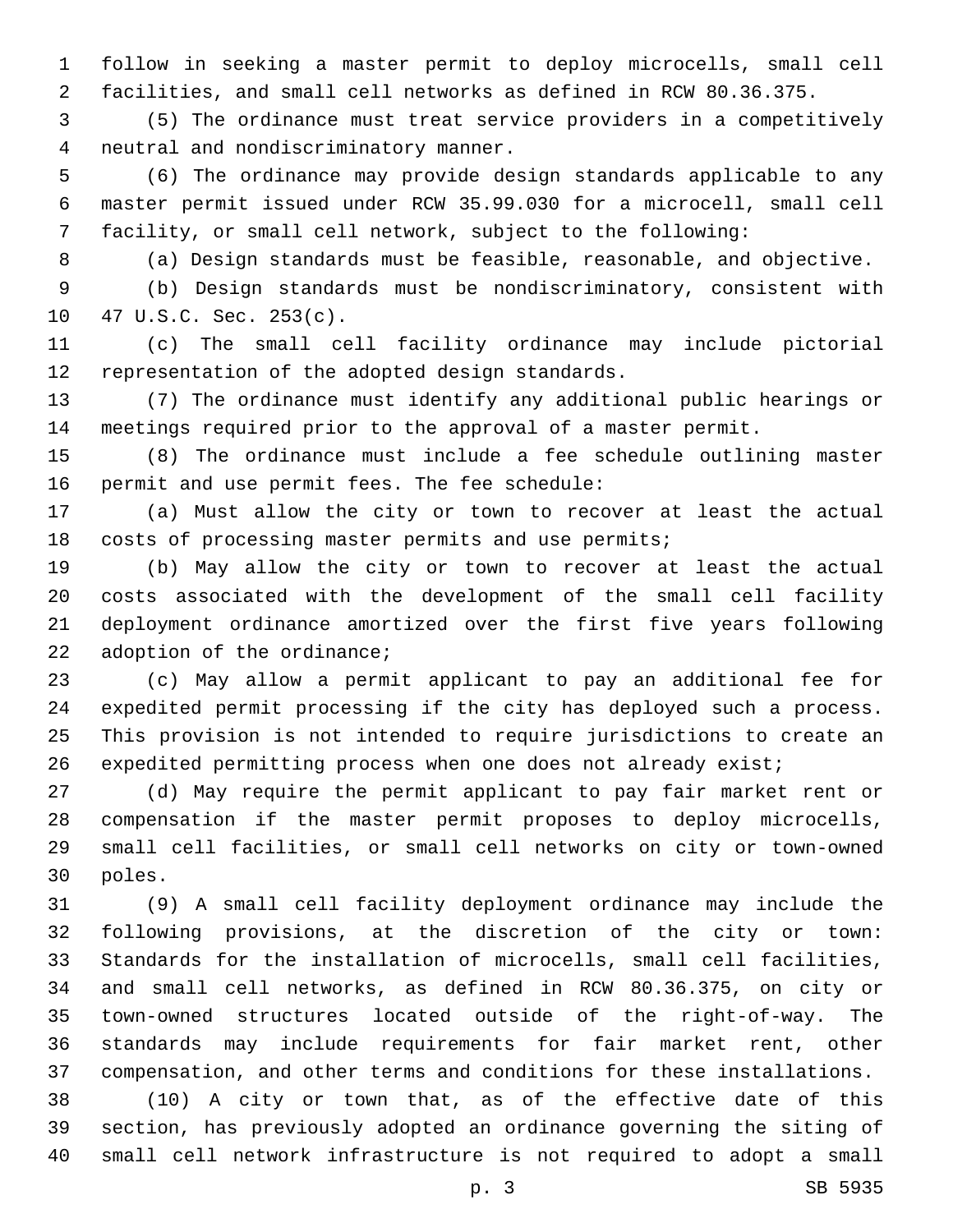cell facility deployment ordinance as otherwise required under 2 subsection (2) of this section.

 (11) A small cell facility deployment ordinance enacted as required by this section has no effect on previously adopted franchises, permits, or agreements for microcells, small cell facilities, or small cell networks deployments made or entered into 7 by any city or town.

 (12) Nothing in this section limits a city or town from issuing master permits or use permits in accordance with other provisions of 10 this chapter.

 (13) Nothing in this section may be construed as creating a duty on cities or towns with a population less than five thousand. However, cities with a population of less than five thousand may adopt a small cell facility deployment ordinance and the provisions 15 under subsection (2) of this section.

NEW SECTION. **Sec. 2.** The legislature finds that:

 (1) The federal communications commission has adopted a national broadband plan that includes recommendations directed to federal, state, and local governments, including recommendations to:

 (a) Design policies to ensure robust competition and maximizing 21 consumer welfare, innovation, and investment;

 (b) Ensure efficient allocation and management of assets that government controls or influences, such as poles and rights-of-way, 24 to encourage network upgrades and competitive entry;

 (c) Reform current universal service mechanisms to support deployment in high-cost areas; ensuring that low-income Americans can afford broadband; and supporting efforts to boost adoption and 28 utilization; and

 (d) Reform laws, policies, standards, and incentives to maximize the benefits of broadband in sectors that government influences significantly, such as public education, health care, and government 32 operations;

 (2) The federal communications commission has also adopted a goal that all of the country's households have affordable access to actual download speeds of at least twenty-five megabits per second and actual upload speeds of at least three megabits per second; that a majority of households have access to speeds of one hundred fifty megabits, respectively; and that every community should have affordable access to at least one gigabit per second broadband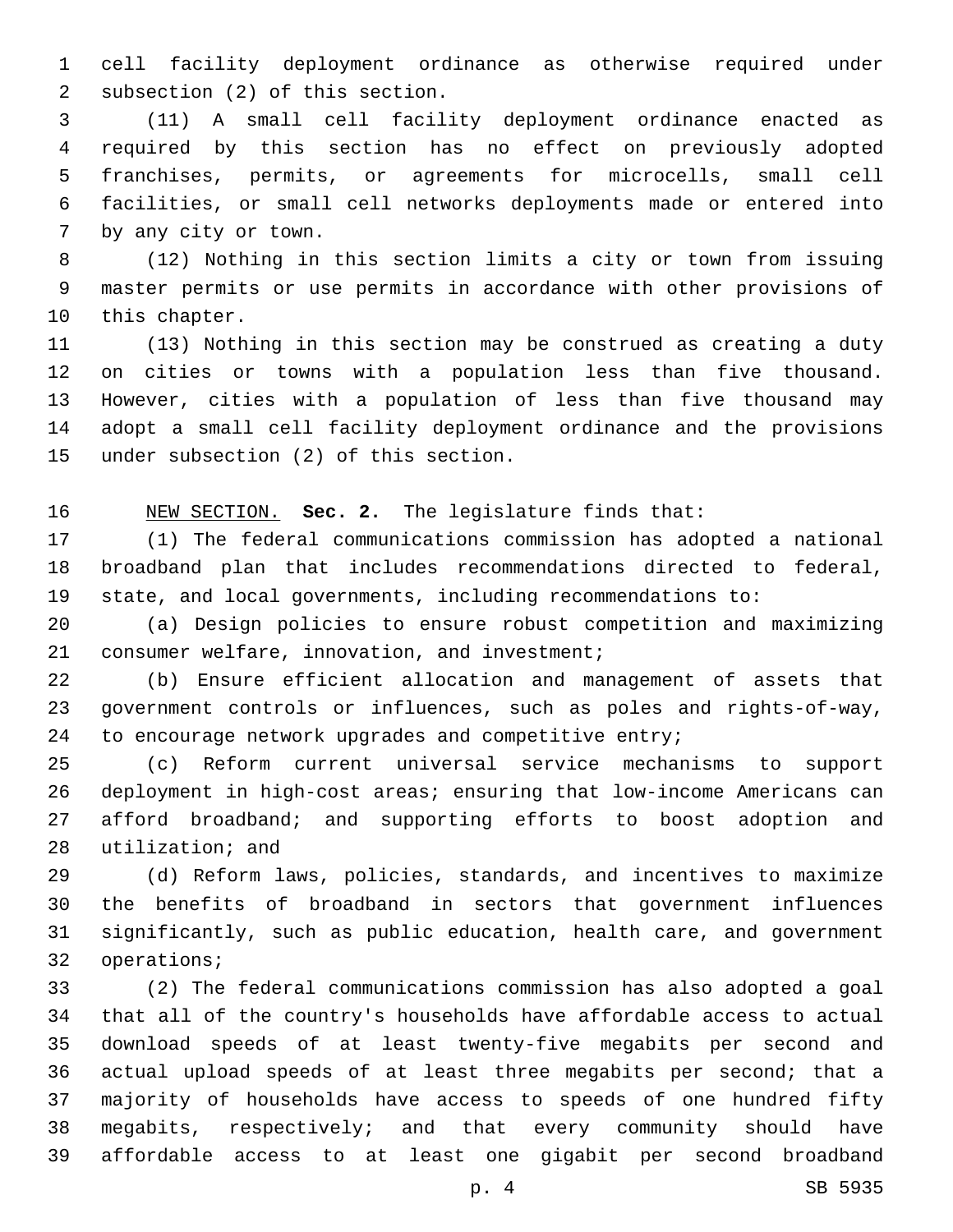service to anchor institutions such as schools, hospitals, and 2 government buildings;

(3) These national goals are appropriate for Washington state;

 (4) Extensive investments have been made by the telecommunications industry and the public sector, as well as policies and programs adopted to provide affordable broadband services throughout the state, that will provide a foundation to build a comprehensive statewide framework for additional actions 9 needed to advance state's broadband goals.

 NEW SECTION. **Sec. 3.** A new section is added to chapter 43.06 11 RCW to read as follows:

 (1) The governor's office on broadband access is created. The office shall serve as the coordinating body for public and private efforts to ensure statewide broadband access and deployment and is responsible for all matters regarding the adoption of statewide 16 broadband access and deployment.

17 (2) The office on broadband access shall:

 (a) Coordinate with communities, public and private entities, and consumer-owned and investor-owned utilities to develop strategies and plans for deployment of broadband infrastructure and access to 21 broadband services;

 (b) Review existing broadband initiatives, policies, and public and private investments and make comprehensive recommendations, as required under section 4(4) of this act, to advance the state's 25 broadband access goals;

 (c) Update the state's goals and standards for broadband service as technological advances becomes available as determined under 28 section  $4(4)(a)$  of this act;

 (d) Coordinate the reports, work plan, and recommendations to the legislature, as required under section 4(5) of this act.

 (3) When developing plans or strategies for broadband deployment, 32 the office on broadband access must consider:

 (a) Partnerships between communities, nonprofit organizations, consumer-owned and investor-owned utilities, and public and private 35 entities;

 (b) Funding opportunities that provide for the coordination of public, private, state, and federal funds for the purposes of making broadband-capable infrastructure or broadband services available to 39 underserved or unserved areas of the state;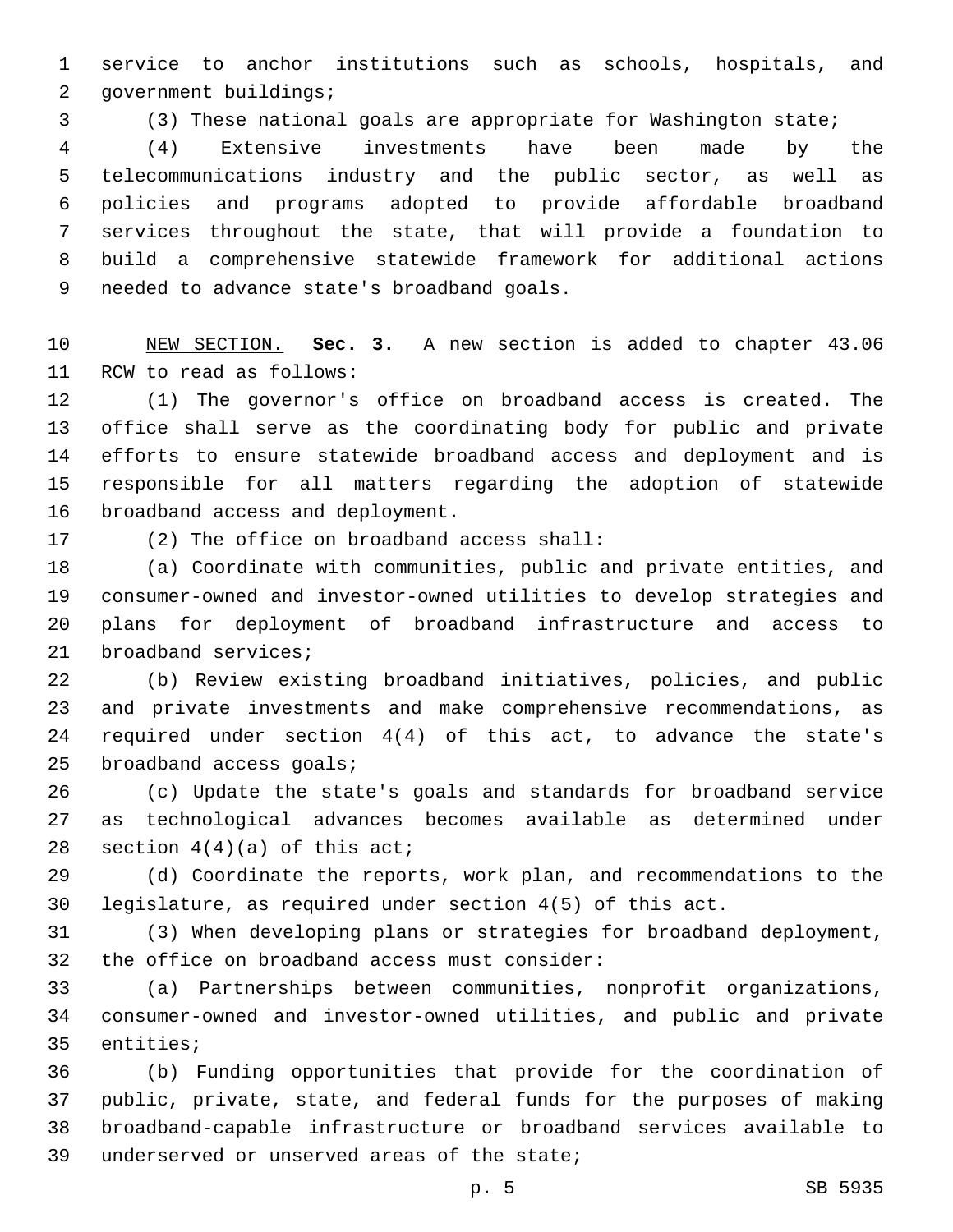(c) Barriers to the adoption of broadband service;

(d) Unserved or underserved populations in the state; and

 (e) Recommendations from selected broadband deployment partnership initiative projects as required under section 5(4) of 5 this act.

 (4)(a) The office on broadband access must establish a competitive grant program to assist qualified local governments and public entities, including public utility districts, port districts, and local jurisdictions, to deploy broadband services in unserved and 10 underserved areas of the state.

(b) Eligible uses of grant funds must be prioritized as follows:

 (i) Countywide or subcounty strategic planning for deploying broadband services in unserved and underserved areas of the state;

 (ii) Broadband deployment partnership initiative projects as 15 determined under section 5 of this act;

 (iii) Technical analysis to address barriers and interoperability 17 between private and public infrastructure; and

 (iv) Assistance to public and private partnerships deploying broadband infrastructure between areas with broadband service and 20 unserved or underserved areas of the state.

 NEW SECTION. **Sec. 4.** A new section is added to chapter 43.06 22 RCW to read as follows:

 (1) The broadband access task force is created to assist the governor's office on broadband access created in section 3 of this act for the purpose of reviewing existing broadband initiatives, policies, and public and private investments and providing a comprehensive set of recommendations to advance the state's broadband 28 deployment, services, and access goals.

 (2) The task force must be appointed by the governor and include 30 the following:

 (a) Three members representing the telecommunications industry, 32 with one from a:

 (i) Local exchange company that serves at or more than two 34 percent of the access lines in the state;

 (ii) Local exchange company that serves less than two percent of 36 the access lines; and

37 (iii) Cable television service;

 (b) One member representing tribes, who must be invited to serve 39 on the task force;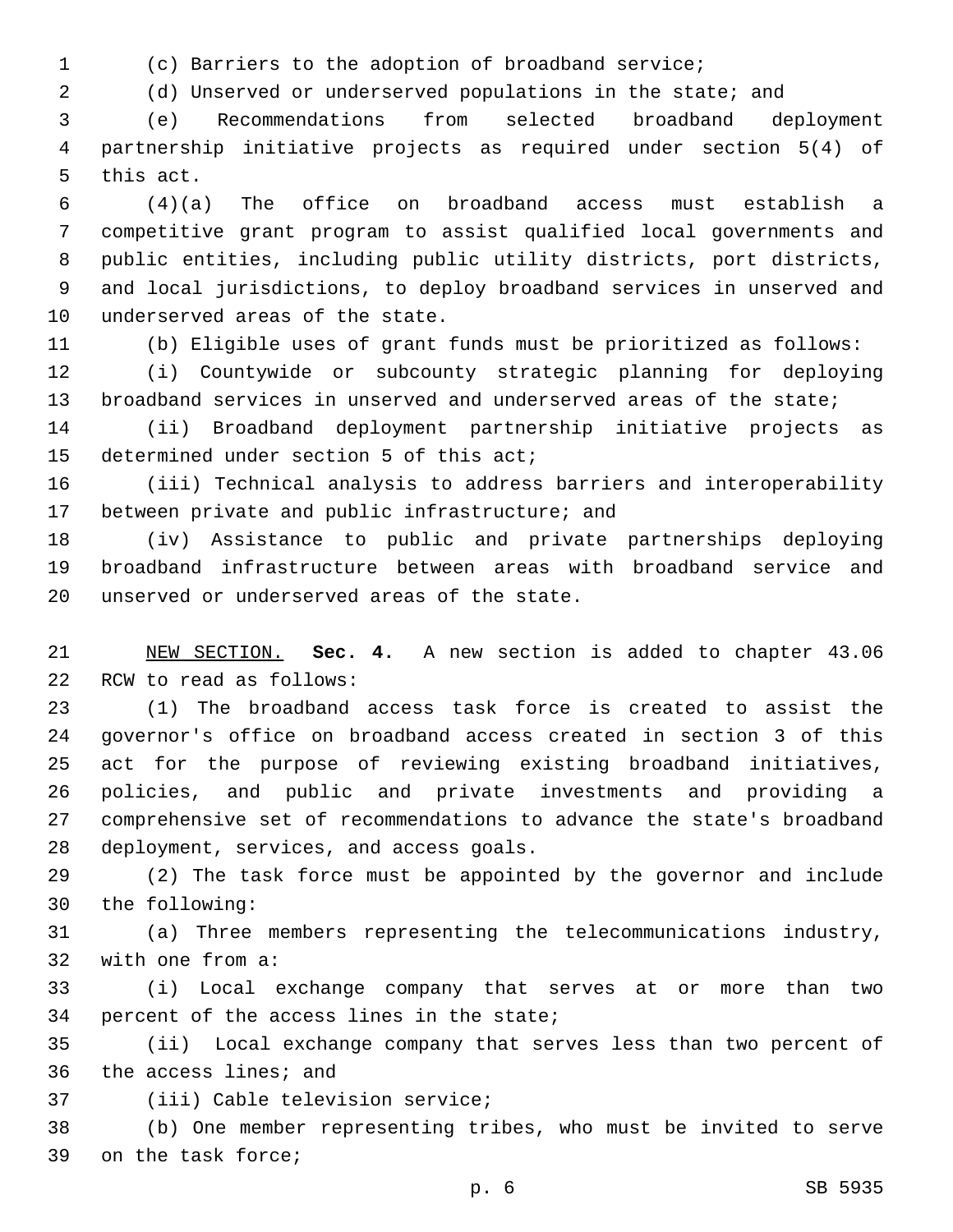(c) One member representing cities;1

2 (d) One member representing counties;

3 (e) One member representing port districts;

4 (f) One member representing public utility districts;

5 (g) One member representing the data center and information 6 technology industry;

7 (h) One member representing higher education and research 8 institutions;

9 (i) One member representing digital literacy advocacy 10 organizations;

11 (j) One member representing emergency management agencies;

12 (k) One member representing a local economic development council 13 or a statewide nonprofit association representative;

14 (l) The director of the office of the state chief information 15 officer or the director's designee;

16 (m) The chair of the utilities and transportation commission or 17 the chair's designee; and

18 (n) The task force chair, who must be selected by the governor.

 (3) The office of the state chief information officer and the department of commerce shall cooperate in staffing the task force and providing information regarding telecommunications services provided 22 to state agencies.

(4)(a) The task force shall review:23

24 (i) Current initiatives and programs in the state as well as the 25 status of implementation of recommendations from previous broadband 26 access reports;

27 (ii) State, local, and industry programs throughout the country 28 that illustrate best practices in the provision of broadband access 29 and that incorporate performance-based measures;

30 (iii) Technology development, financial, regulatory, tax policy, 31 and infrastructure siting challenges that the state must address to 32 accomplish the goals set out in subsection (1) of this section;

 (iv) The actions necessary to develop and maintain a detailed inventory of the deployment of broadband services, including monitoring and tracking the availability of broadband services and internet speeds across the state, with an emphasis upon identifying and assessing progress made towards achieving goals of the federal communications commission for internet speeds in unserved and 39 underserved areas;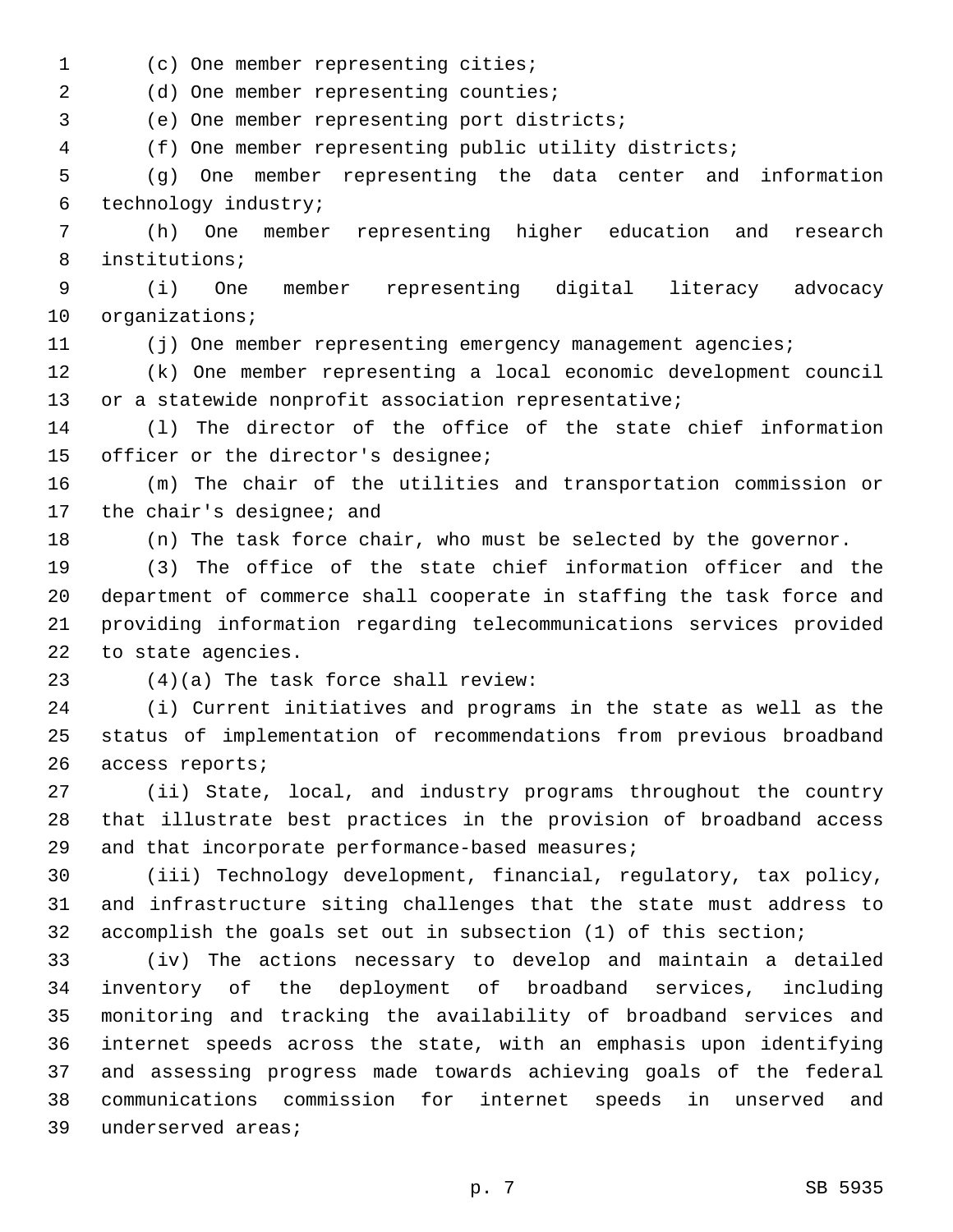(v) Developing standards for defining levels of service for broadband access, including unserved and underserved areas, and a recommended process to revise these standards as technological 4 advances are made and services are expanded;

 (vi) Public sector and telecommunications industry actions to bring sustainable broadband access to rural areas that are unserved 7 or underserved; and

 (vii) The necessary elements of a comprehensive state broadband access plan, which includes a geographic analysis of service needs and recommends the public and private sector interests that should participate in developing and maintaining the plan.

12 (b)(i) The task force shall review charges:

 (A) For pole attachments that include, but are not limited to: Recognizing the value of locally regulated utility infrastructure; considers a consistent cost-based formula for calculating fair, just, reasonable, and sufficient rates to ensure predictability and 17 consistency; ensures rates do not subsidize licensees; and the 18 impacts of unauthorized attachments; and

 (B) For installation of other telecommunications facilities and equipment on public property and within public rights-of-way.

 (ii) The task force must also perform a review of the standards and formulas applicable under RCW 54.04.045 and 35.21.455, rules of the utilities and transportation commission, rules of the federal communications commission, and recommended by the American public 25 power association.

26 (c) The task force shall review and assess:

 (i) The public governmental sector as a consumer of telecommunications services as well as a host for telecommunications infrastructure on public property and recommendations for receiving adequate public benefit in the provision of acquiring these services 31 and hosting this infrastructure; and

 (ii) The effectiveness of existing federal, state, and local funding programs to assist in deployment, including the connect America fund, the state's community technology opportunity program, funding provided by the state's community economic revitalization 36 board, and other programs.

 (5) The governor shall appoint the task force by September 30, 2017. The task force must submit the following to the telecommunications committees of the senate and house of 40 representatives: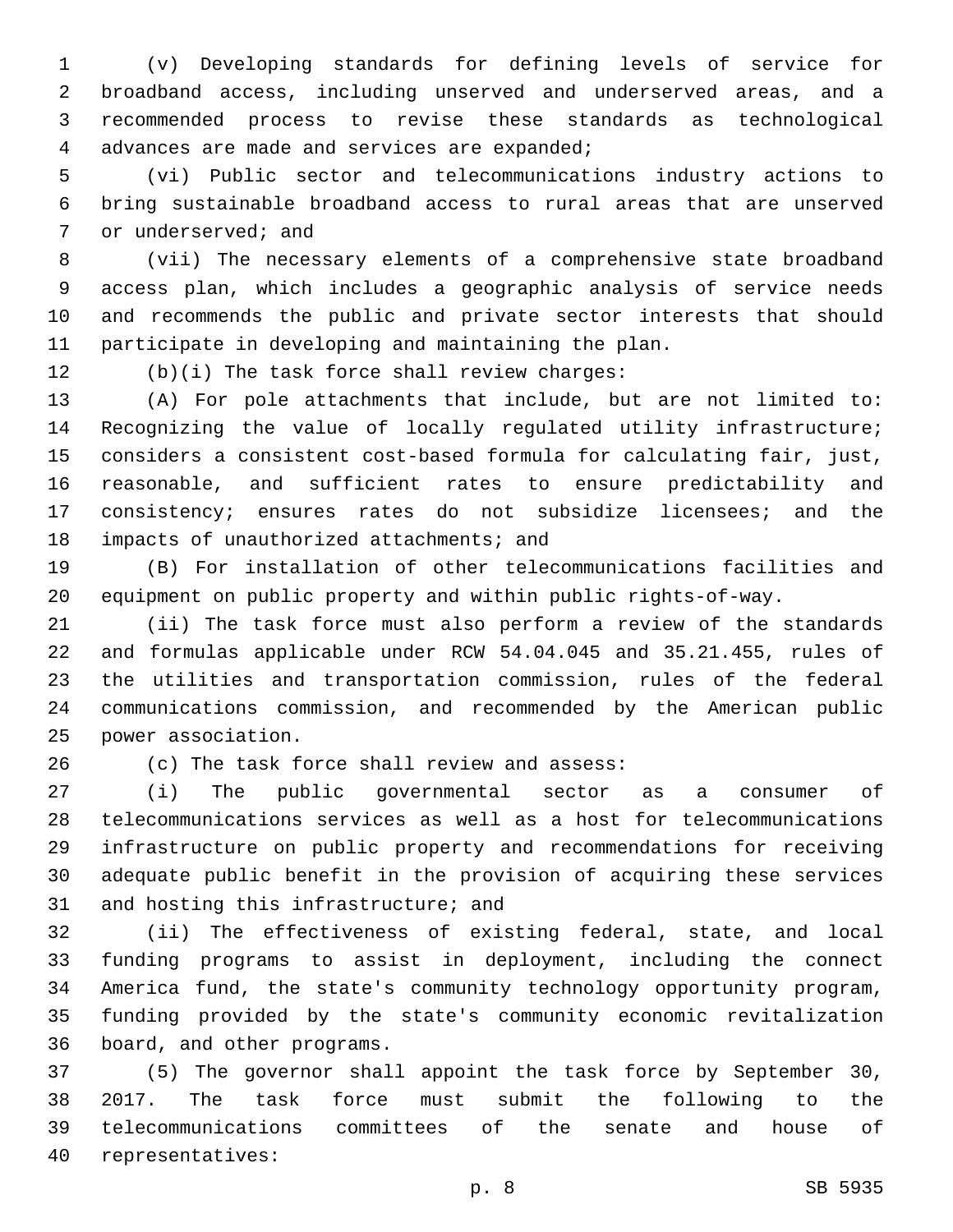(a) A work plan by November 30, 2017;1

 (b) A progress report by April 1, 2018, and, if available, in coordination with reports as required under RCW 43.105.369(7); and

 (c) A final report with findings and recommendations for statewide deployment of broadband service in unserved and underserved areas, as well as other necessary administrative and legislative 7 actions by November 15, 2018.

 (6) The task force may form a subcommittee to review pole attachment issues as provided under subsection (4)(b) of this section, or other subcommittees as necessary to complete its duties.

11 (7) This section expires July 1, 2019.

 NEW SECTION. **Sec. 5.** A new section is added to chapter 43.06 13 RCW to read as follows:

 (1)(a) The broadband deployment partnership initiative is created for the purpose of initiating and fostering partnerships between entities that facilitate deployment of broadband to enhance and expand broadband services in underserved and unserved areas of the state. The broadband deployment partnership initiative may include wholesale, retail, or other telecommunications services projects that bring broadband infrastructure or broadband services to unserved or 21 underserved areas of the state.

 (b) By November 1, 2017, the governor's office on broadband access, in consultation with the department of commerce and the utilities and transportation commission, must present a list of prioritized broadband deployment partnership initiative projects to the governor based on evaluation criteria under subsection (2) of 27 this section.

 (2) The governor's office on broadband access created in section 3 of this act, in consultation with the department of commerce and the utilities and transportation commission, must evaluate and prioritize broadband deployment partnership initiative project 32 applications that:

 (a) Will deploy broadband services to underserved or unserved 34 areas by December 1, 2018;

 (b) Coordinates public, private, state, and federal funds or other funds, for deployment of broadband services in underserved and 37 unserved areas of the state;

 (c) Demonstrates an opportunity or potential for economic development growth;39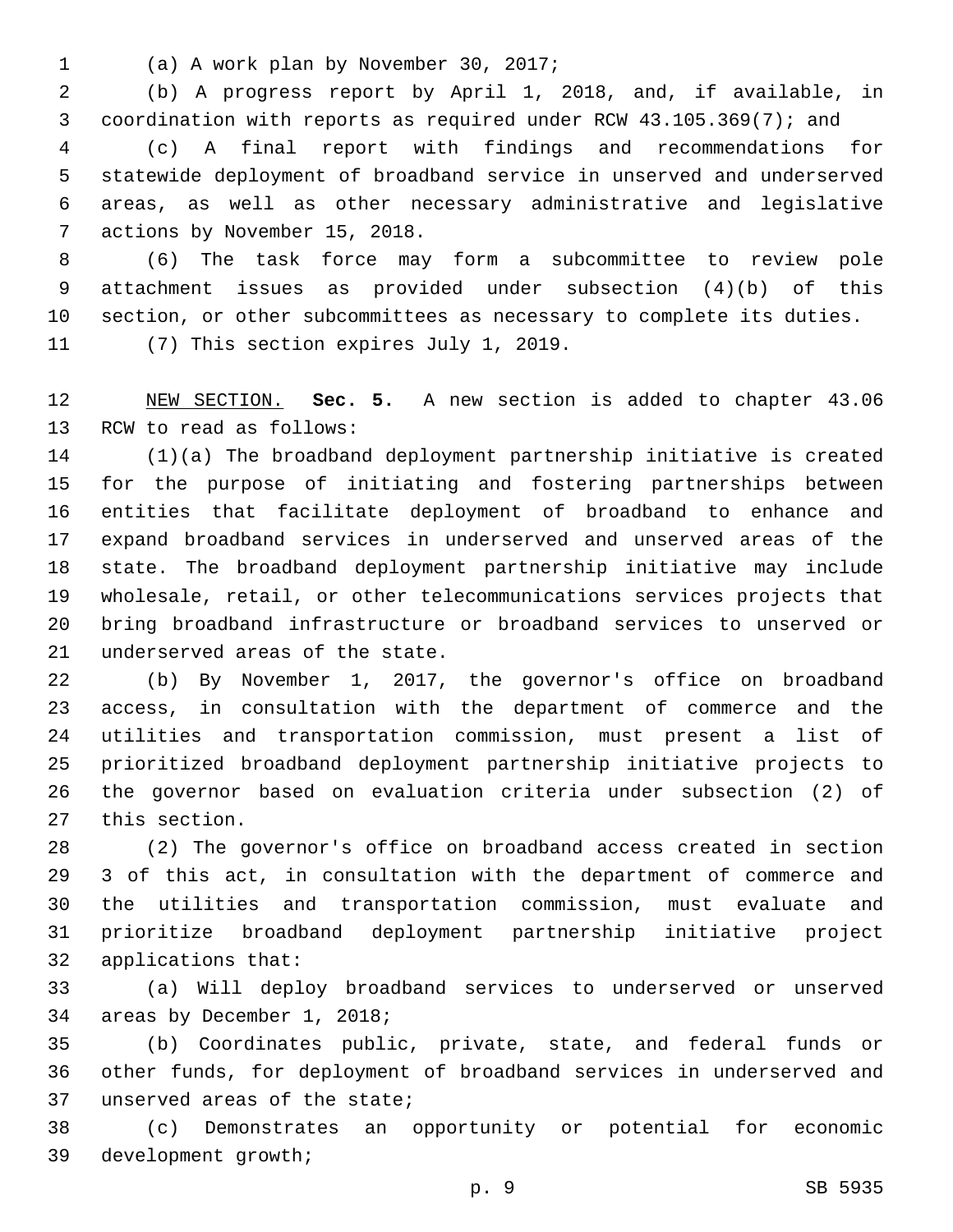(d) Collaborates with public and private partners to address unmet needs, specific purposes, and needs of service of the 3 community; or

 (e) Will establish a sustainable initiative in a large rural 5 qeographic area.

 (3) By December 1, 2017, the governor shall choose two projects, one to an eligible applicant east of the crest of the Cascade mountains and one to an eligible applicant west of the crest of the 9 Cascade mountains.

 (4) By December 1, 2018, recipients of funding for broadband deployment partnership initiative projects must provide to the governor's office on broadband access created in section 3 of this 13 act recommendations for:

(a) Effective and efficient use of public funds;

 (b) Model business plans that include approaches for partnerships and strategies to meet varying community needs and network 17 management; and

 (c) State policies for continuing deployment of broadband services beyond the broadband deployment partnership initiative 20 project.

 NEW SECTION. **Sec. 6.** A new section is added to chapter 43.330 22 RCW to read as follows:

 (1) The department must implement and administer a competitive grant program to assist qualified local governments and public entities, including public utility districts, port districts, and local jurisdictions, to deploy broadband services in underserved and unserved areas of the state, as required under section 3(4) of this 28 act.

 (2)(a) The department must develop rules for grant eligibility and as necessary to implement and administer a grant program under 31 section  $3(4)$  of this act.

 (b) The obligation of the department to make grant payments is contingent upon the availability of the amount of money available for this purpose as required under section 3(4) of this act.

 NEW SECTION. **Sec. 7.** A new section is added to chapter 82.32 36 RCW to read as follows:

(1) The department shall:37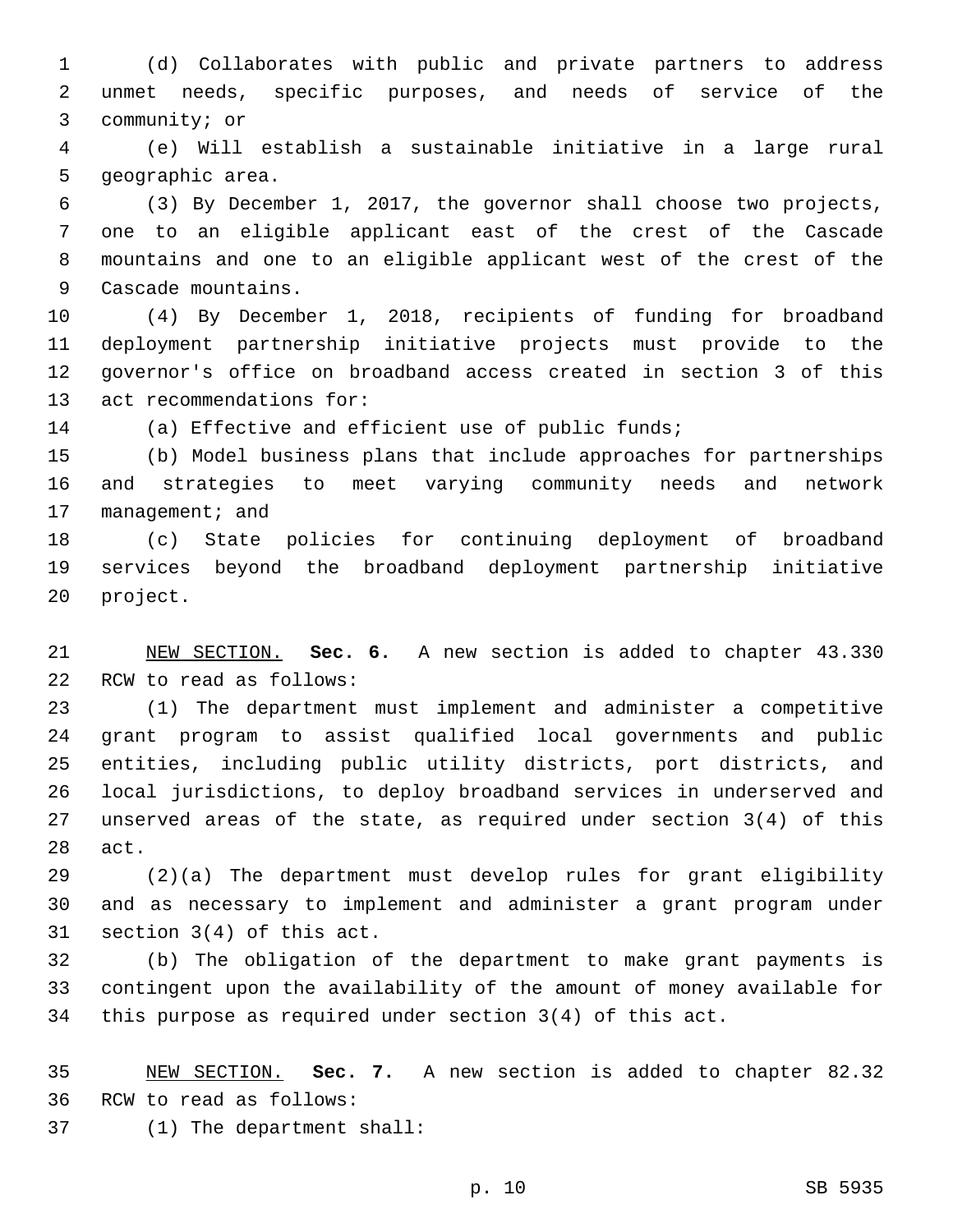(a) Estimate the amount of taxes paid under chapters 82.08 and 82.12 RCW associated with federal funds received by telecommunications service providers for making broadband-capable infrastructure available to unserved or underserved areas of the 5 state;

 (b) Instruct the state treasurer to deposit the estimated amounts in (a) of this subsection into the broadband access account created 8 section 8 of this act.

 (2) A person receiving federal funding for the purposes of making broadband-capable infrastructure available to underserved or unserved areas of the state must notify the department of the amount of 12 federal funding received for this purpose.

 NEW SECTION. **Sec. 8.** A new section is added to chapter 43.330 14 RCW to read as follows:

 (1) The broadband access account is created in the state treasury. All receipts from section 7 of this act must be deposited into the account. For the 2018 fiscal year, one million dollars from the universal communications services account, created in RCW 80.36.690, must be deposited into the account. Moneys in the account 20 may be spent only after appropriation.

 (2) Expenditures from the account may be used only for the 22 expansion of broadband access, including:

 (a) Activities of the governor's office on broadband access in 24 section 3 of this act;

(b) The broadband access task force in section 4 of this act;

 (c) Selected broadband deployment partnership initiative projects 27 under section of this act; and

(d) Funding grants under section 6 of this act.

 **Sec. 9.** RCW 80.36.630 and 2013 2nd sp.s. c 8 s 202 are each 30 amended to read as follows:

 (1) The definitions in this section apply throughout this section and RCW 80.36.650 through 80.36.690 and 80.36.610 unless the context 33 clearly requires otherwise.

 (a) "Basic residential service" means those services set out in 47 C.F.R. Sec. 54.101(a) (2011), as it existed on the effective date 36 of this section, and mandatory extended area service approved by the commission.37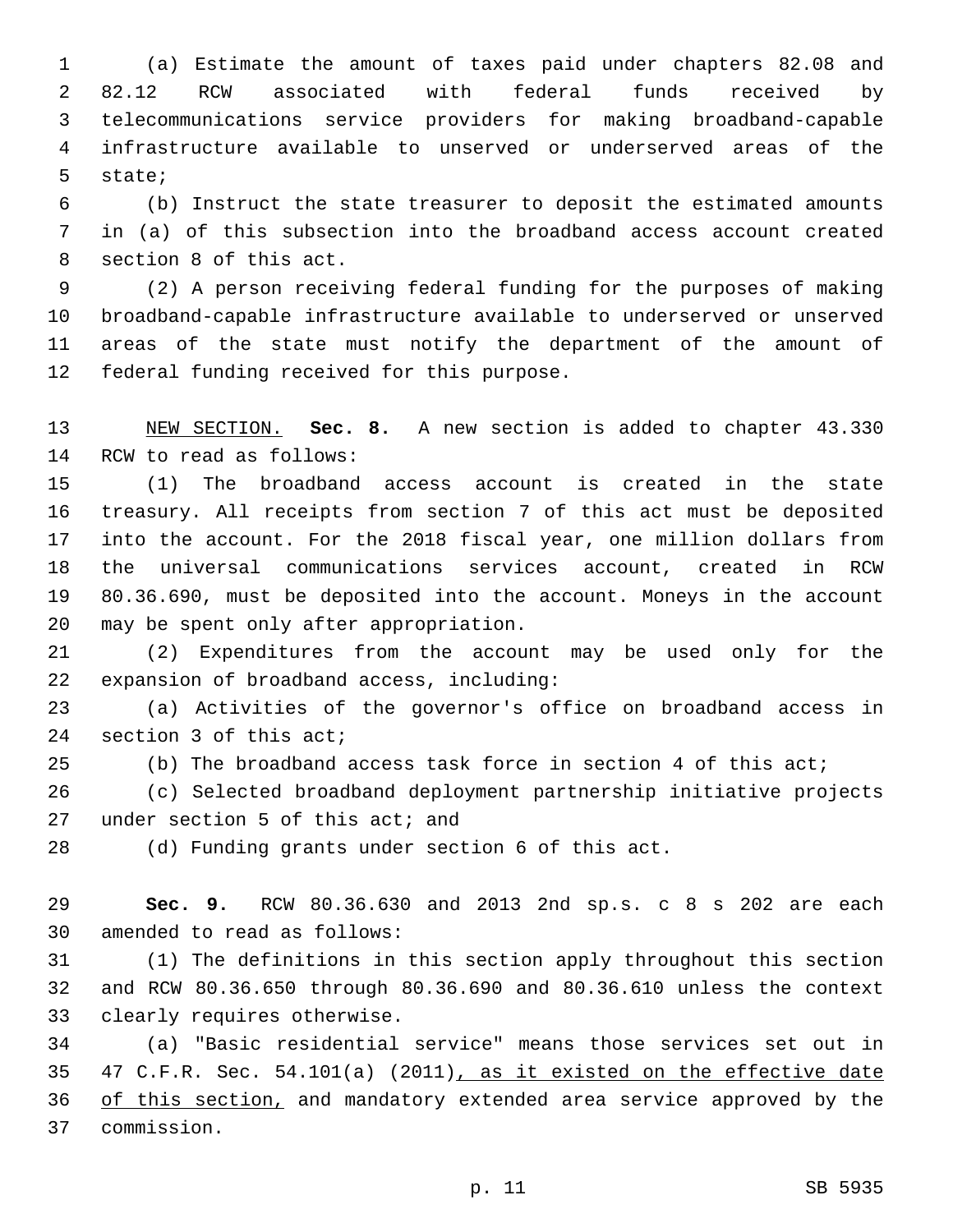- 1 (b) "Basic telecommunications services" means the following 2 services:
- 3 (i) Single-party service;
- 4 (ii) Voice grade access to the public switched network;
- 5 (iii) Support for local usage;
- 6 (iv) Dual tone multifrequency signaling (touch-tone);
- 7 (v) Access to emergency services (911);
- 8 (vi) Access to operator services;
- 9 (vii) Access to interexchange services;
- 10 (viii) Access to directory assistance; and
- 11 (ix) Toll limitation services.

12 (c) "Broadband service" means communications that provide 13 consumers advanced access to high quality voice, data, graphics, and 14 video offerings.

 (d) "Communications provider" means a provider of communications services that assigns a working telephone number to a final consumer for intrastate wireline or wireless communications services or interconnected voice over internet protocol service, and includes 19 local exchange carriers.

- 20  $((+d))$   $(e)$  "Communications services" includes telecommunications 21 services and information services and any combination thereof.
- 22  $((+e))$  (f) "Incumbent local exchange carrier" has the same 23 meaning as set forth in 47 U.S.C. Sec. 251(h).

24 ( $(\text{+f-})$ ) (g) "Incumbent public network" means the network 25 established by incumbent local exchange carriers for the delivery of 26 communications services to customers that is used by communications 27 providers for origination or termination of communications services 28 by or to customers.

29 (((+g)) (h) "Interconnected voice over internet protocol service" 30 means an interconnected voice over internet protocol service that: 31  $((a)$   $\{(i)$  Enables real-time, two-way voice communications; 32 ( $(\overline{(b)} + \overline{(\overline{ii})})$ ) (ii) requires a broadband connection from the user's 33 location;  $((e)$   $((ii))$   $(iii)$  requires internet protocol-compatible 34 customer premises equipment; and  $((\overline{d}) - \overline{(\overline{iv})})$ ) (iv) permits users 35 generally to receive calls that originate on the public network and 36 to terminate calls to the public network.

 $37$  (( $\frac{h}{h}$ )) (i) "Program" means the state universal communications 38 services program created in RCW 80.36.650.

39  $((+i+))$  (j) "Telecommunications" has the same meaning as defined 40 in 47 U.S.C. Sec. 153(43).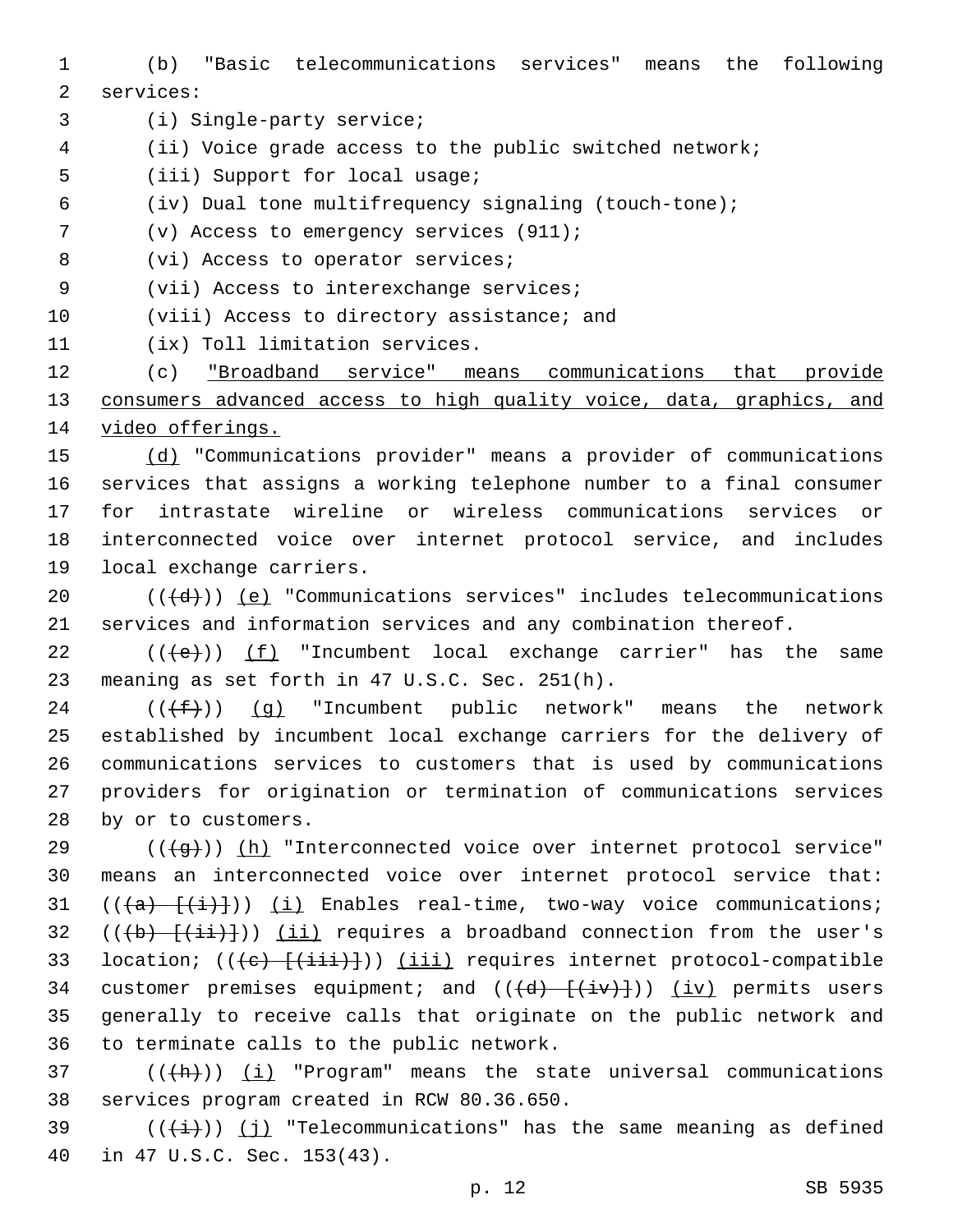1  $((\{\dagger\})$  (k) "Telecommunications act of 1996" means the telecommunications act of 1996 (P.L. 104-104, 110 Stat. 56).

3 (((k)) (1) "Working telephone number" means a north American numbering plan telephone number, or successor dialing protocol, that is developed for use in placing calls to or from the public network, that enables a consumer to make or receive calls.6

(2) This section expires July 1, ((2020)) 2021.

 **Sec. 10.** RCW 80.36.650 and 2016 c 145 s 1 are each amended to 9 read as follows:

 (1) A state universal communications services program is established. The program is established to protect public safety and welfare under the authority of the state to regulate telecommunications under Article XII, section 19 of the state Constitution. The purpose of the program is to support continued provision of basic telecommunications services under rates, terms, and conditions established by the commission during the time over which incumbent communications providers in the state are adapting to changes in federal universal service fund and intercarrier 19 compensation support.

 (2) Under the program, eligible communications providers may receive distributions from the universal communications services account created in RCW 80.36.690 in exchange for the affirmative agreement to provide continued services under the rates, terms, and conditions established by the commission under this chapter for the period covered by the distribution. The commission must implement and administer the program under terms and conditions established in RCW 80.36.630 through 80.36.690. Expenditures for the program may not exceed five million dollars per fiscal year; provided, however, that if less than five million dollars is expended in any fiscal year, the unexpended portion must be carried over to subsequent fiscal years and, unless fully expended, must be available for program expenditures in such subsequent fiscal years in addition to the five million dollars allotted for each of those subsequent fiscal years.

 (3) A communications provider is eligible to receive 35 distributions from the account if:

 (a) The communications provider is: (i) An incumbent local exchange carrier serving fewer than forty thousand access lines in the state; or (ii) a radio communications service company providing wireless two-way voice communications service to less than the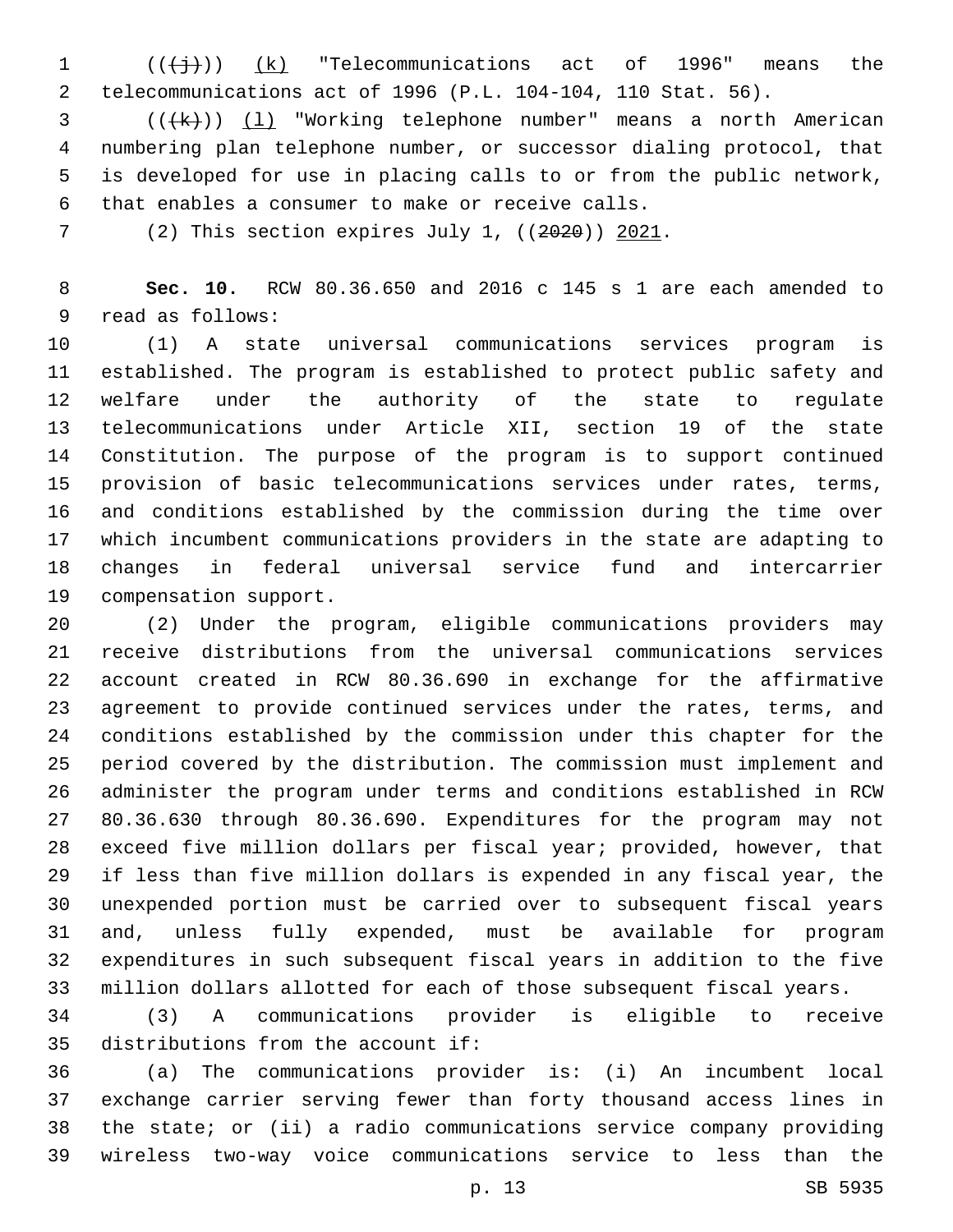equivalent of forty thousand access lines in the state. For purposes of determining the access line threshold in this subsection, the access lines or equivalents of all affiliates must be counted as a single threshold, if the lines or equivalents are located in 5 Washington;

 (b) The customers of the communications provider are at risk of rate instability or service interruptions or cessations absent a distribution to the provider that will allow the provider to maintain 9 rates reasonably close to the benchmark; and

 (c) The communications provider meets any other requirements established by the commission pertaining to the provision of communications services, including basic telecommunications services.

 (4)(a) Distributions to eligible communications providers are based on a benchmark established by the commission. The benchmark is the rate the commission determines to be a reasonable amount customers should pay for basic residential service provided over the incumbent public network. However, if an incumbent local exchange carrier is charging rates above the benchmark for the basic residential service, that provider may not seek distributions from the fund for the purpose of reducing those rates to the benchmark.

 (b) To receive a distribution under the program, an eligible communications provider must affirmatively consent to continue providing communications services to its customers under rates, terms, and conditions established by the commission pursuant to this chapter for the period covered by the distribution.

 (5) The program is funded from amounts deposited by the legislature in the universal communications services account established in RCW 80.36.690. The commission must operate the program within amounts appropriated for this purpose and deposited in the 30 account.

 (6) The commission must periodically review the accounts and records of any communications provider that receives distributions under the program to ensure compliance with the program and monitor 34 the providers' use of the funds.

 (7) The commission must establish an advisory board, consisting of a reasonable balance of representatives from different types of stakeholders, including but not limited to communications providers and consumers, to advise the commission on any rules and policies 39 governing the operation of the program.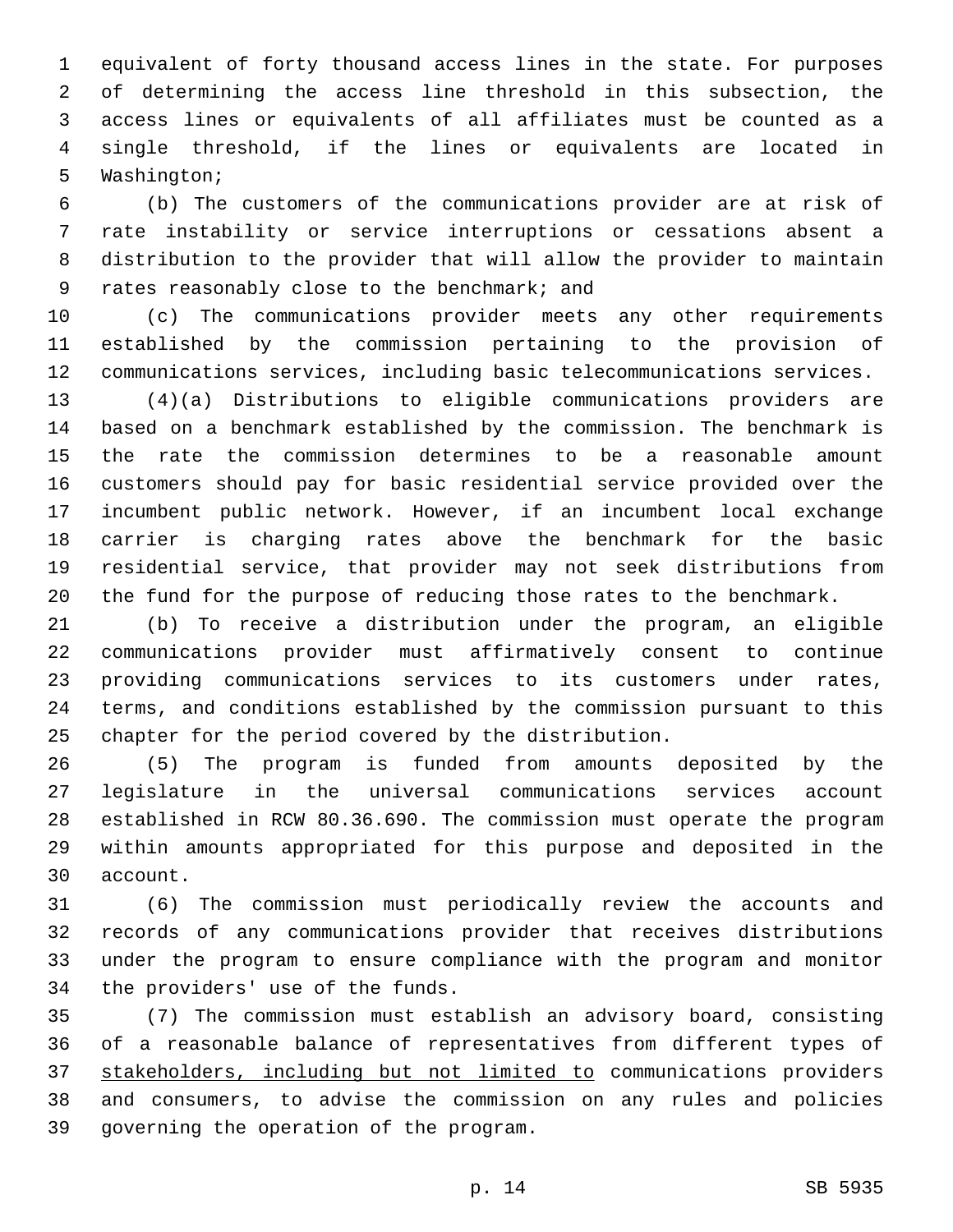(8) The program terminates on June 30, ((2019)) 2020, and no 2 distributions may be made after that date.

(9) This section expires July 1, ((2020)) 2021.

 **Sec. 11.** RCW 80.36.660 and 2013 2nd sp.s. c 8 s 204 are each 5 amended to read as follows:

 (1) To implement the program, the commission must adopt rules for 7 the following purposes:

 (a) Operation of the program, including criteria for: Eligibility for distributions; use of the funds; identification of any reports or data that must be filed with the commission, including, but not limited to, how a communication provider used the distributed funds; 12 and the communications provider's infrastructure;

 (b) Operation of the universal communications services account 14 established in RCW 80.36.690;

 (c) Establishment of the benchmark used to calculate 16 distributions; and

 (d) Readoption, amendment, or repeal of any existing rules adopted pursuant to RCW 80.36.610 and 80.36.620 as necessary to be consistent with RCW 80.36.630 through 80.36.690 and 80.36.610.

(2) This section expires July 1, ((2020)) 2021.

 **Sec. 12.** RCW 80.36.670 and 2013 2nd sp.s. c 8 s 205 are each 22 amended to read as follows:

 (1) In addition to any other penalties prescribed by law, the commission may impose penalties for failure to make or delays in making or filing any reports required by the commission for administration of the program. In addition, the commission may recover amounts determined to have been improperly distributed under RCW 80.36.650. For the purposes of this section, the provisions of RCW 80.04.380 through 80.04.405, inclusive, apply to all companies that receive support from the universal communications services 31 account created in RCW 80.36.690.

 (2) Any action taken under this section must be taken only after providing the affected communications provider with notice and an opportunity for a hearing, unless otherwise provided by law.

 (3) Any amounts recovered under this section must be deposited in the universal communications services account created in RCW 37 80.36.690.

(4) This section expires July 1, ((2020)) 2021.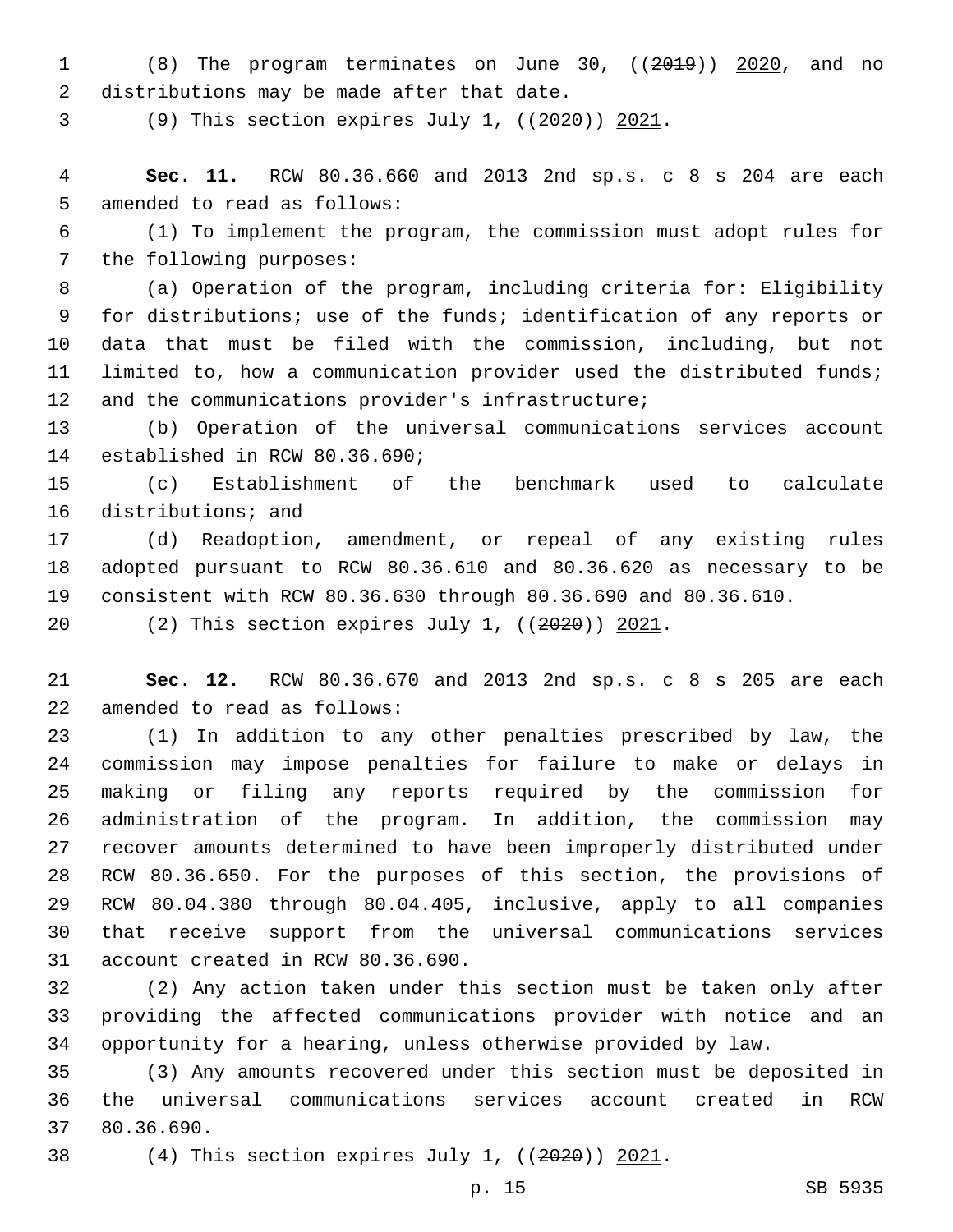**Sec. 13.** RCW 80.36.680 and 2013 2nd sp.s. c 8 s 206 are each 2 amended to read as follows:

 (1) The commission may delegate to the commission secretary or other staff the authority to resolve disputes and make other administrative decisions necessary to the administration and supervision of the program consistent with the relevant statutes and 7 commission rules.

(2) This section expires July 1, ((2020)) 2021.

 **Sec. 14.** RCW 80.36.690 and 2013 2nd sp.s. c 8 s 208 are each 10 amended to read as follows:

 (1) The universal communications services account is created in the custody of the state treasurer. Revenues to the account consist of moneys deposited in the account by the legislature and any penalties or other recoveries received pursuant to RCW 80.36.670. Except as provided under section 8 of this act, until July 1, 2020, expenditures from the account may be used only for the purposes of the universal communications services program established in RCW 80.36.650 and commission expenses related to implementation and administration of the provisions of RCW 80.36.620 through 80.36.690, and section 212, chapter 8, Laws of 2013 2nd sp. sess. For fiscal year 2018, one million dollars must be transferred to the broadband 22 access account created in section 8 of this act. Only the secretary of the commission or the secretary's designee may authorize expenditures from the account. The account is subject to allotment procedures under chapter 43.88 RCW, but an appropriation is not 26 required for expenditures.

(2) This section expires July 1, ((2020)) 2021.

 **Sec. 15.** 2013 2nd sp.s. c 8 s 212 (uncodified) is amended to read as follows:29

 By December 1, ((2017)) 2019, and in compliance with RCW 43.01.036, the Washington utilities and transportation commission must report to the appropriate committees of the legislature, on the following: (1) Whether funding levels for each small telecommunications company have been adequate to maintain reliable universal service; (2) the future impacts on small telecommunications companies from the elimination of funding under this act; (3) the impacts on customer rates from the current level of funding and the future impacts when the funding terminates under this act; and (4)

p. 16 SB 5935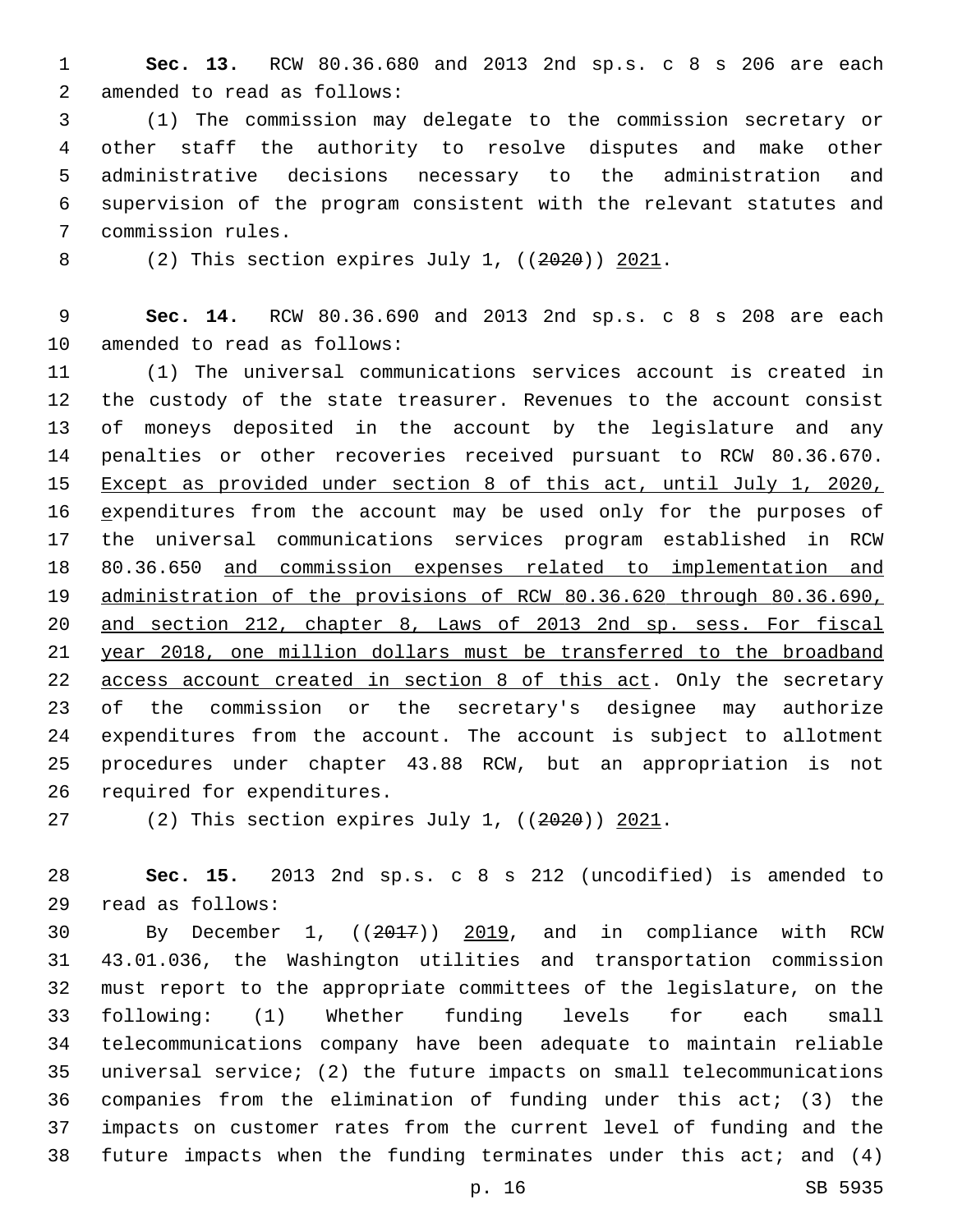the impacts on line and service delivery investments when the funding 2 is terminated under this act. The report must also include an analysis of the need for future program funding and recommendations on potential funding mechanisms to improve availability of communications services, including broadband service, in unserved and underserved areas. Commission expenses related to conducting all analysis in preparation of this report must be expended from the universal communications services account.

NEW SECTION. **Sec. 16.** The legislature finds that:

 (1) Adequate access to telecommunications facilities and services, comparable to those offered in urban areas, is essential to the economic well-being of communities in rural Washington state.

 (2) Many communities, particularly in rural areas, do not have adequate access to telecommunications facilities and services.

 (3) Specifying that port districts in these areas have authority to enter into contracts to attract private telecommunications companies may help to create a sufficient market for the provision of 18 adequate retail telecommunications services.

 **Sec. 17.** RCW 53.08.370 and 2000 c 81 s 7 are each amended to read as follows:20

21 (1) A rural port district in existence on June 8, 2000, ((may)) and port districts located in counties with a population less than seven hundred thousand are eligible to construct, purchase, acquire, develop, finance, lease, license, handle, provide, add to, contract for, interconnect, alter, improve, repair, operate, and maintain any telecommunications facilities within or without the district's limits utilizing unlit optical fiber for the following purposes:

28 (a) For the district's own use; and

 (b) For the provision of wholesale telecommunications services within or without the district's limits. Nothing in this subsection 31 shall be construed to authorize  $((\text{f.1})$  eligible port districts to 32 provide telecommunications services to end users.

33 (2) ((A rural)) Except as provided in subsection (7) of this section, port districts providing wholesale telecommunications services under this section shall ensure that rates, terms, and conditions for such services are not unduly or unreasonably discriminatory or preferential. Rates, terms, and conditions are 38 discriminatory or preferential when a ((<del>rural</del>)) port district

p. 17 SB 5935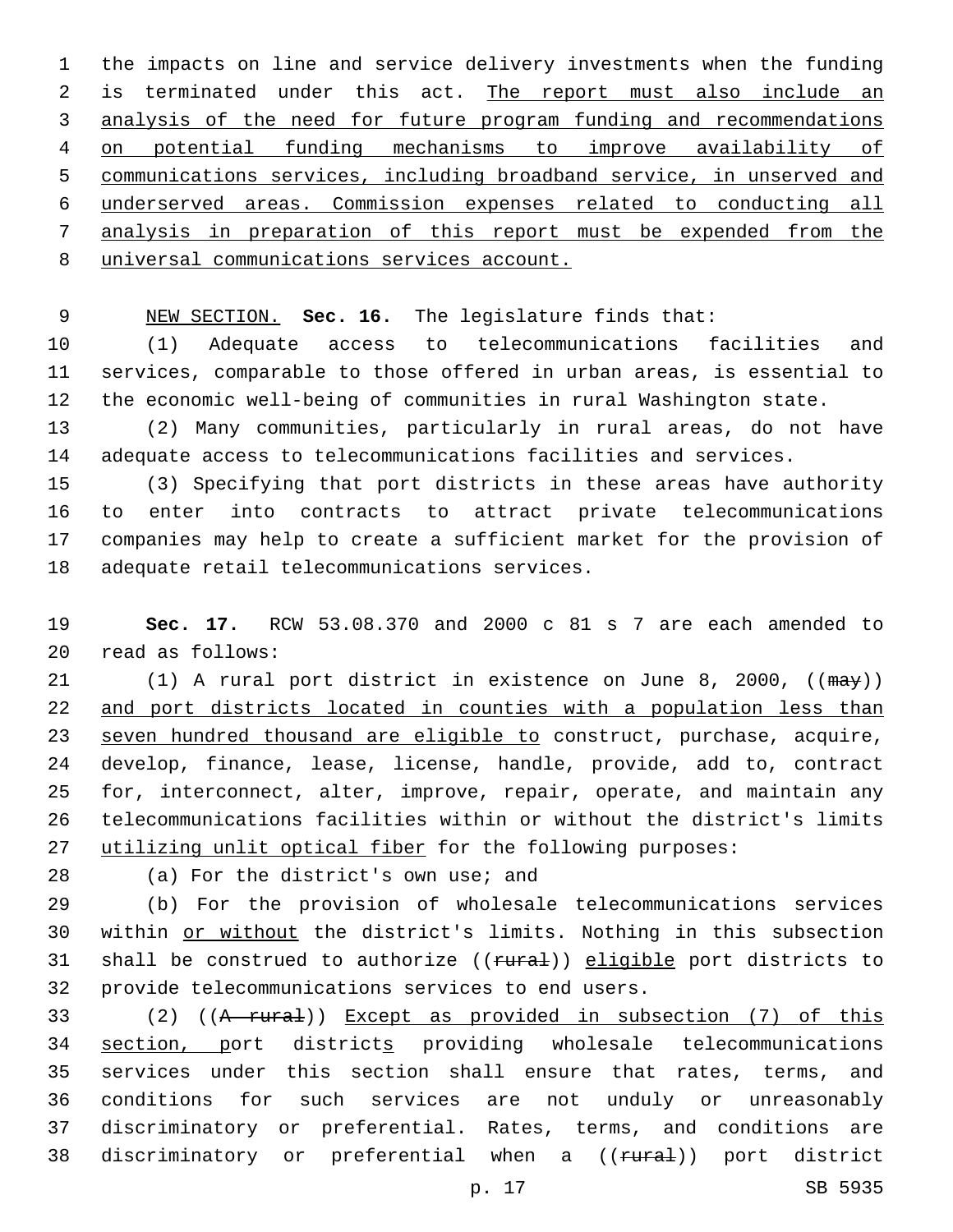offering such rates, terms, and conditions to an entity for wholesale telecommunications services does not offer substantially similar rates, terms, and conditions to all other entities seeking substantially similar services.4

5 (3) When a ((rural)) port district establishes a separate utility function for the provision of wholesale telecommunications services under this section, it shall account for any and all revenues and expenditures related to its wholesale telecommunications facilities and services separately from revenues and expenditures related to its internal telecommunications operations. Any revenues received from the provision of wholesale telecommunications services must be dedicated to the utility function that includes the provision of wholesale telecommunications services for costs incurred to build and maintain the telecommunications facilities until such time as any bonds or other financing instruments executed after June 8, 2000, and used to finance the telecommunications facilities are discharged or 17 retired.

18 (4) When a ((rural)) port district establishes a separate utility function for the provision of wholesale telecommunications services under this section, all telecommunications services rendered by the separate function to the district for the district's internal telecommunications needs shall be charged at its true and full value. 23 A ((rural)) port district may not charge its nontelecommunications operations rates that are preferential or discriminatory compared to those it charges entities purchasing wholesale telecommunications 26 services.

27 (5) A ((rural)) port district under this section shall not exercise powers of eminent domain to acquire telecommunications facilities or contractual rights held by any other person or entity 30 to telecommunications facilities.

31 (6) Except as otherwise specifically provided, a ((rural)) port district may exercise any of the powers granted to it under this title and other applicable laws in carrying out the powers authorized under this section. Nothing in chapter 81, Laws of 2000 limits any existing authority of a rural port district under this title.

 (7) A port district under this section may select a telecommunications company to operate all or a portion of the port district's telecommunications facilities. The company may be the exclusive provider of telecommunications services to end users under terms specified in the contract with the port district. For purposes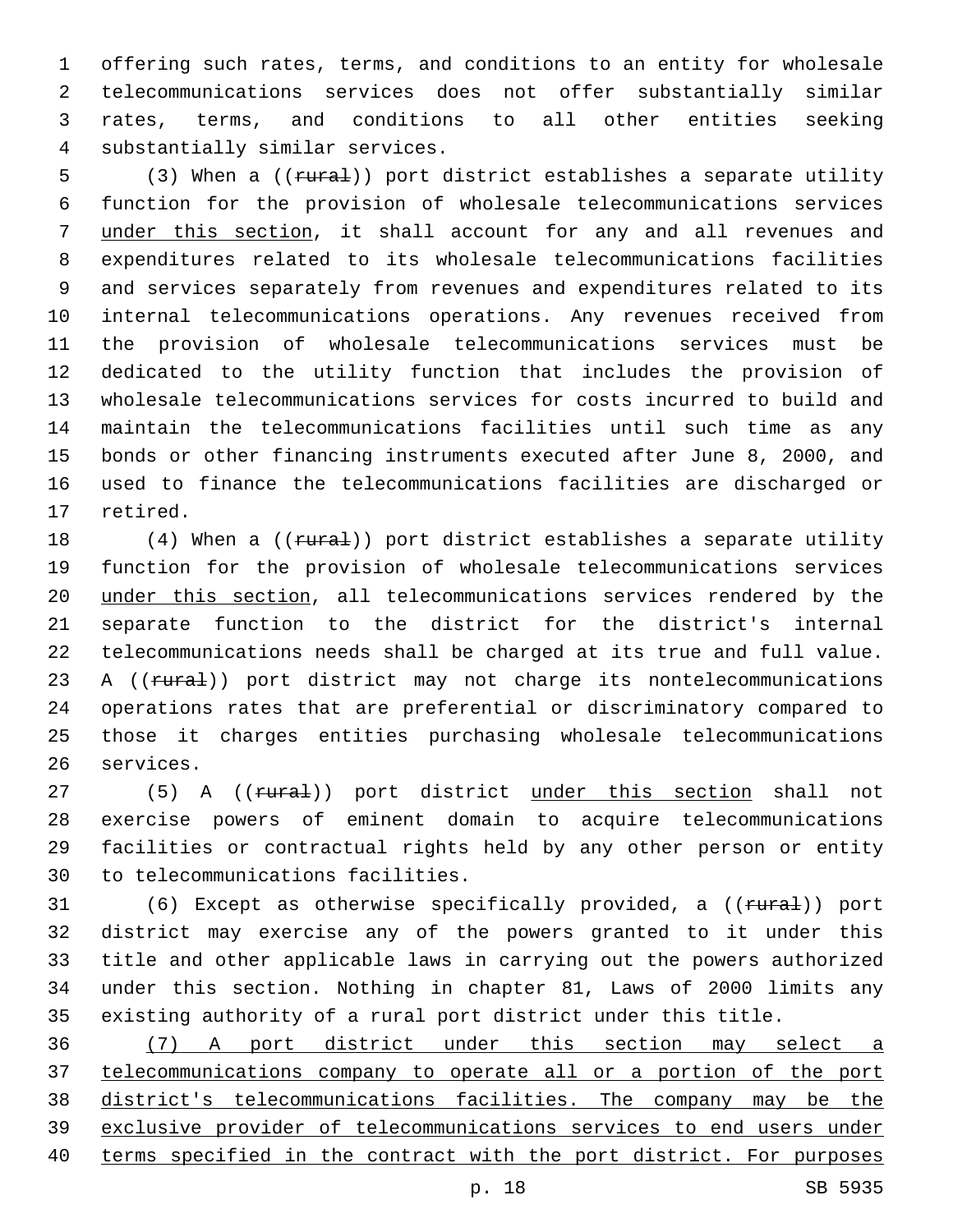of this section, "telecommunications company" means any for-profit entity owned by investors that sells telecommunications services to end users. Nothing in this subsection (7) is intended to limit or otherwise restrict any other authority provided by law.

 **Sec. 18.** RCW 53.08.380 and 2000 c 81 s 9 are each amended to read as follows:6

 (1) A person or entity that has requested wholesale 8 telecommunications services from a rural port district or port 9 district as identified in RCW 53.08.370(1) may petition the commission under the procedures set forth in RCW 80.04.110 (1) through (3) if it believes the district's rates, terms, and 12 conditions are unduly or unreasonably discriminatory or preferential, 13 except as provided in RCW 53.08.370. The person or entity shall provide the district notice of its intent to petition the commission and an opportunity to review within thirty days the rates, terms, and conditions as applied to it prior to submitting its petition. In determining whether a district is providing discriminatory or preferential rates, terms, and conditions, the commission may consider such matters as service quality, technical feasibility of connection points on the district's telecommunications facilities, time of response to service requests, system capacity, and other matters reasonably related to the provision of wholesale telecommunications services. If the commission, after notice and hearing, determines that a rural port district's rates, terms, and conditions are unduly or unreasonably discriminatory or preferential, it shall issue a final order finding noncompliance with this section and setting forth the specific areas of apparent noncompliance. An order imposed under this section shall be enforceable in any court of competent jurisdiction.29

 (2) The commission may order a rural port district or port district as identified in RCW 53.08.370(1) to pay a share of the costs incurred by the commission in adjudicating or enforcing this 33 section.

 (3) Without limiting other remedies at law or equity, the commission and prevailing party may also seek injunctive relief to 36 compel compliance with an order.

 (4) Nothing in this section shall be construed to affect the commission's authority and jurisdiction with respect to actions, proceedings, or orders permitted or contemplated for a state